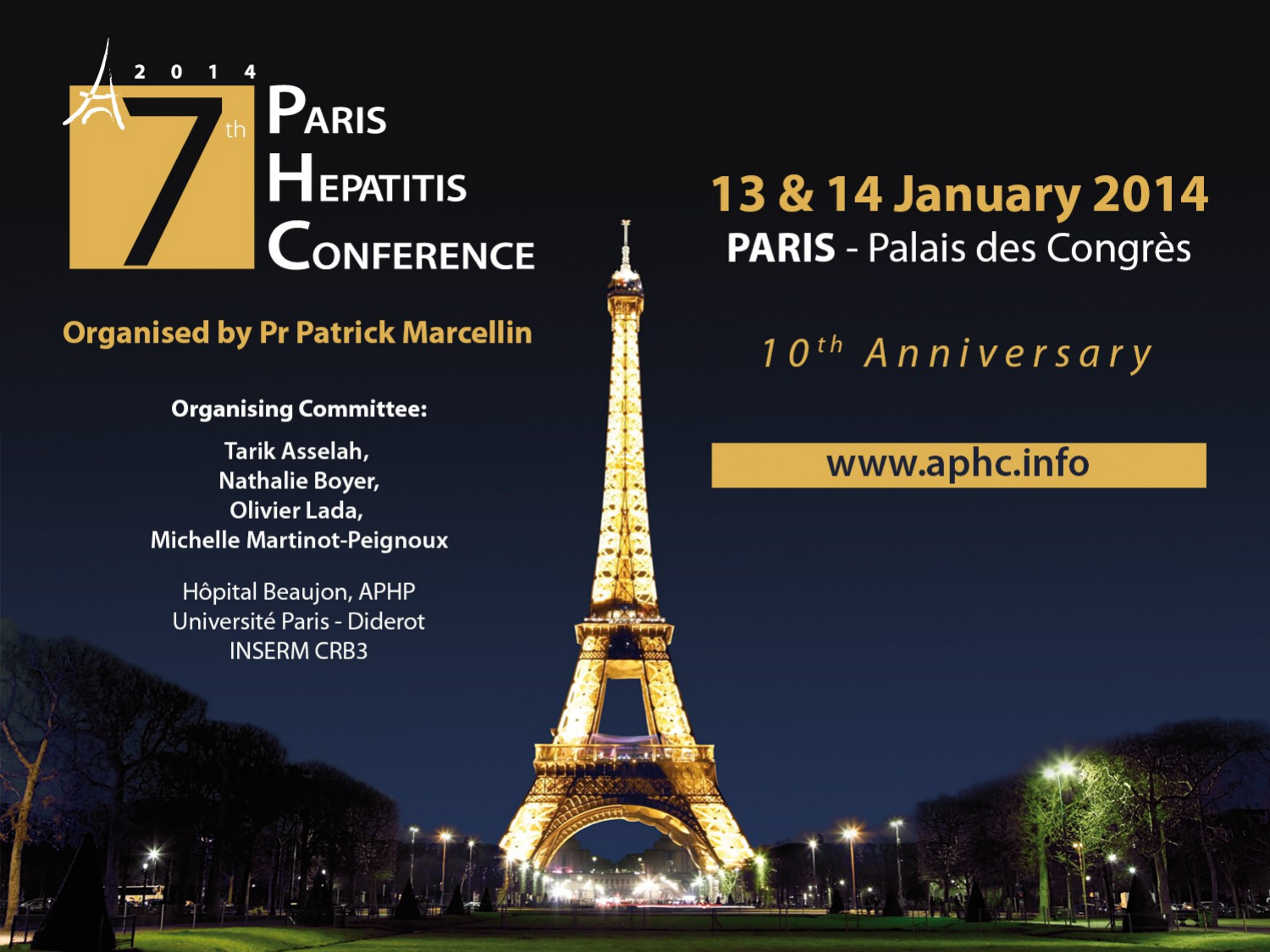

www.aphc.info



# Welcome to the **7 th Paris Hepatitis Conference PHC**

*10th Anniversary*

13 & 14 January 2014 / PARIS - Palais des Congrès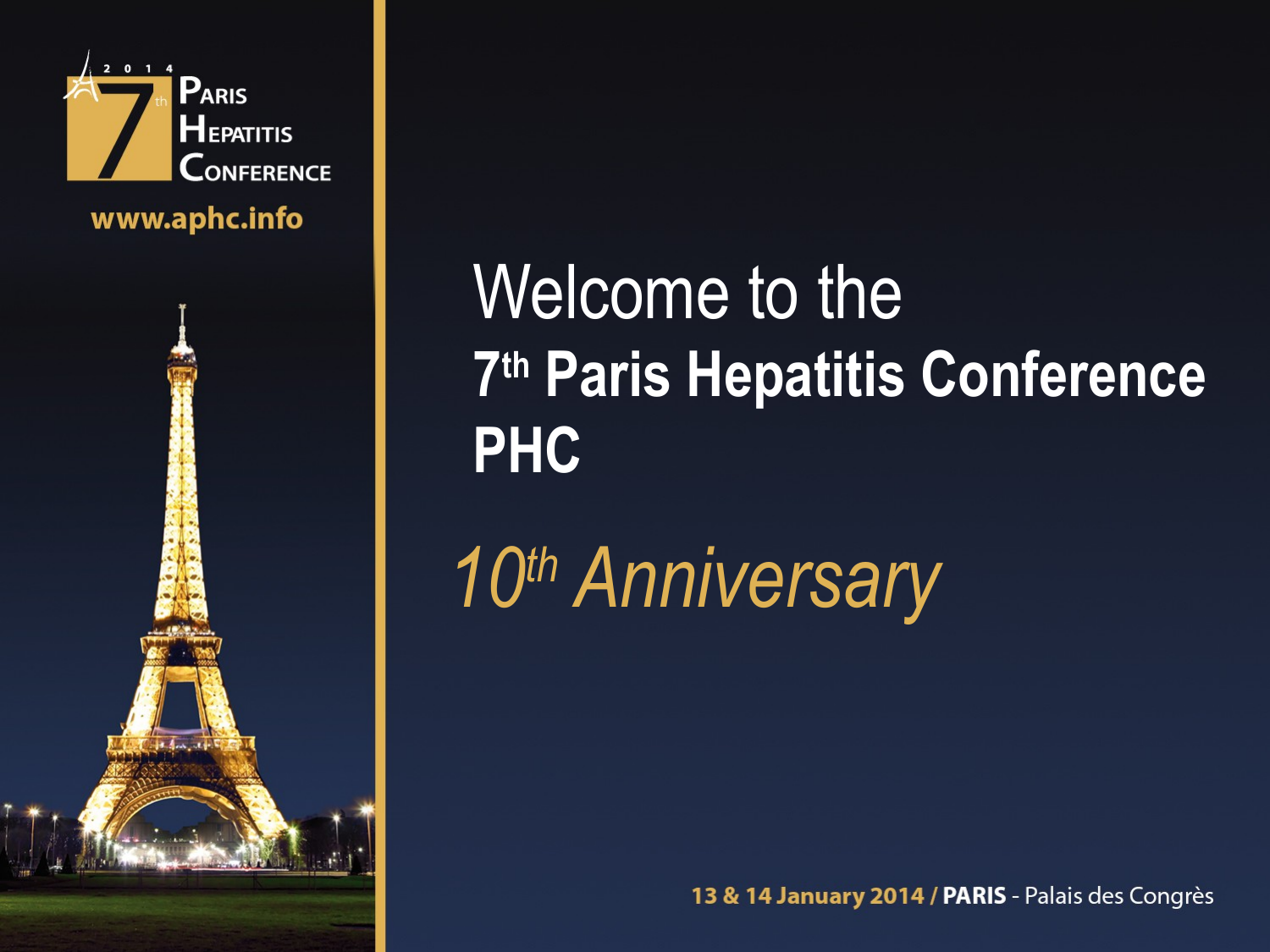# **Hepatitis C**

# **Are we almost at the End of the Road?**

**Patrick Marcellin**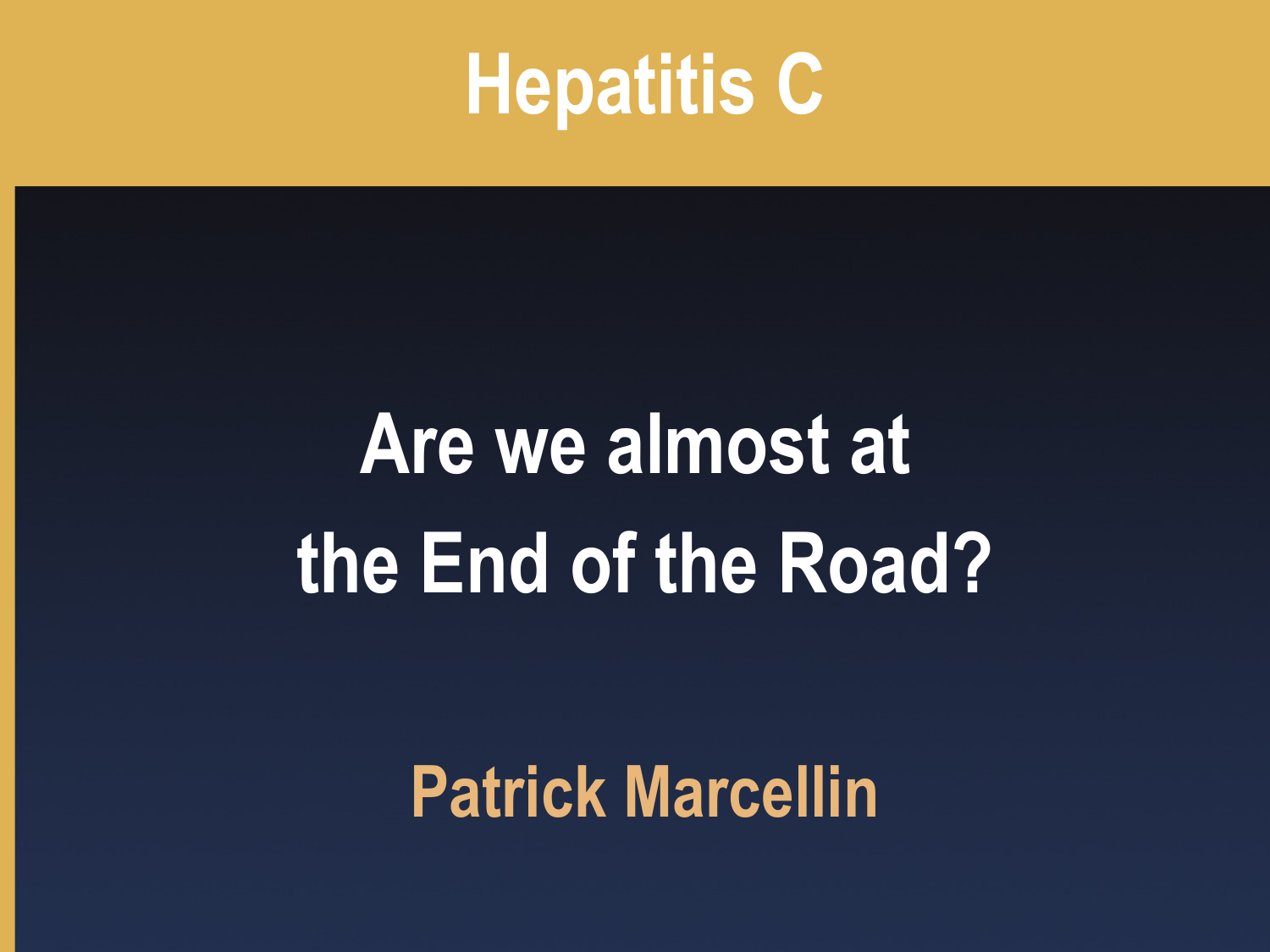### Who you are **1200 participants from 90 countries**

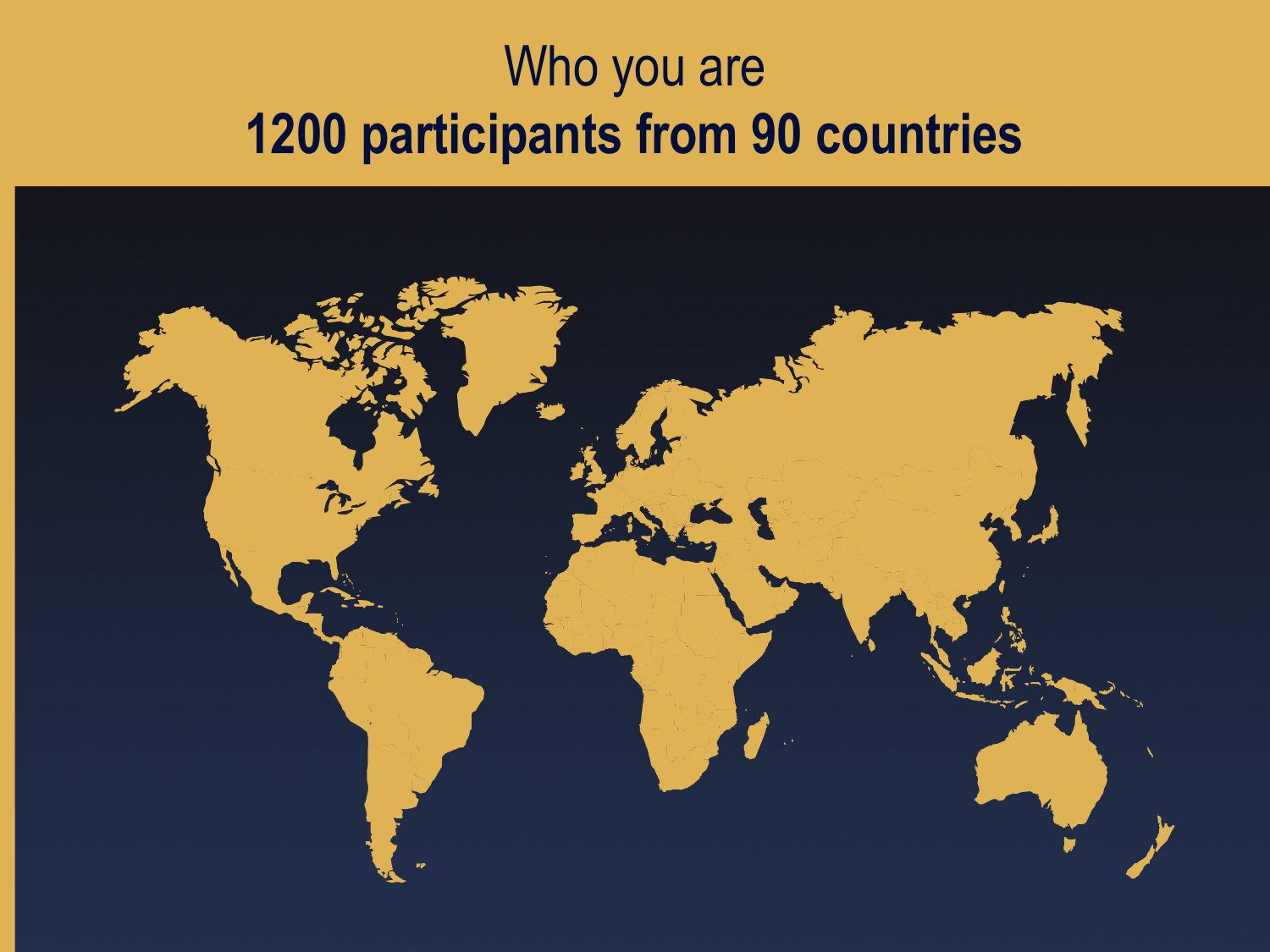### PHC 2014 / Special supplement in **Liver International**

### $\mathbf{V}\mathbf{e}\mathbf{r}$  international **FOR THE STUDY OF THE LIVER**

Special Issue: **Proceedings of the 7th PHC**



Guest Editors: **Patrick Marcellin** and **Tarik Asselah.** 

Liver International **Full papers free online**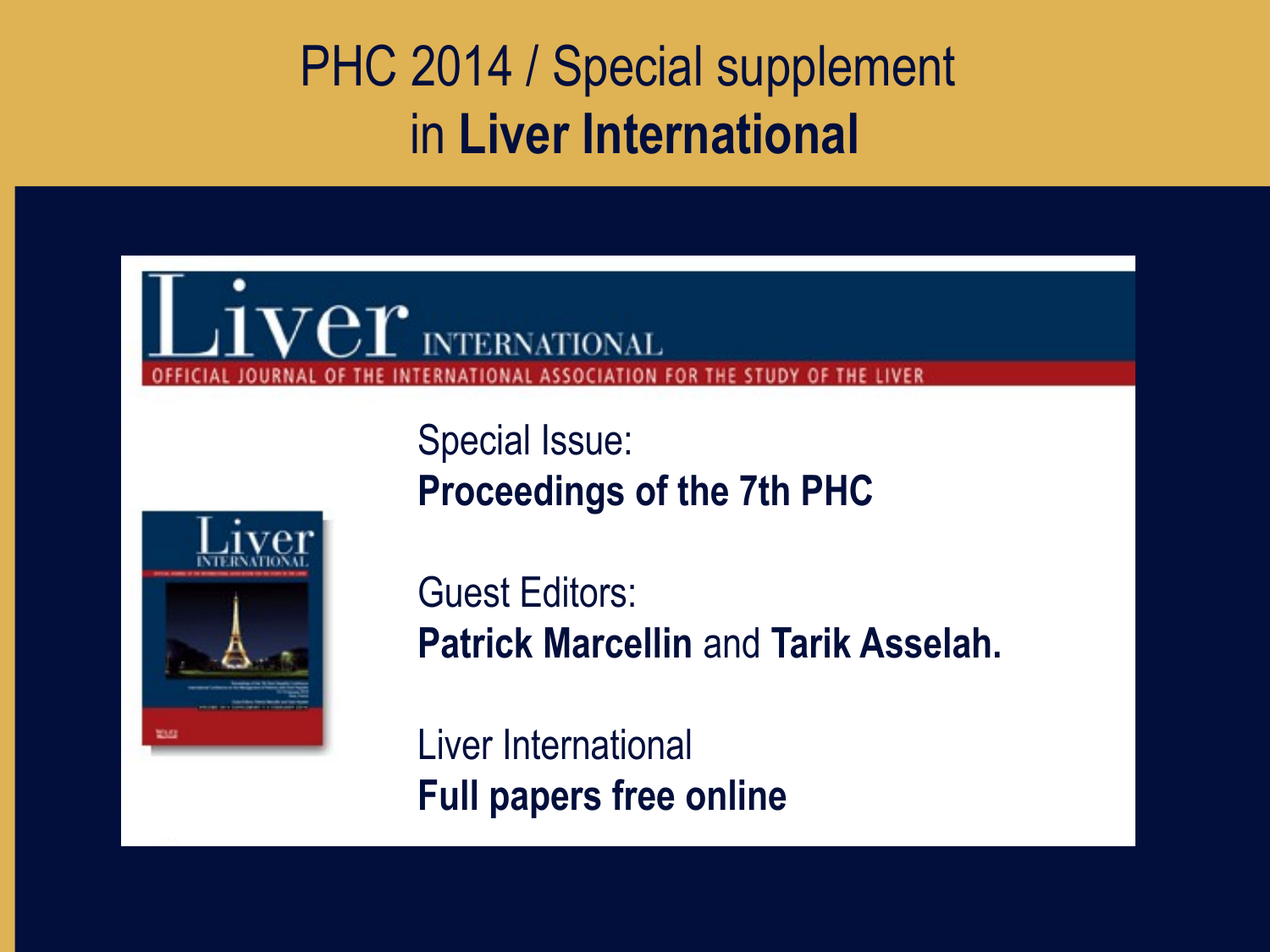

www.aphc.info



**Presentations are available live on the website**

www.aphc.info

13 & 14 January 2014 / PARIS - Palais des Congrès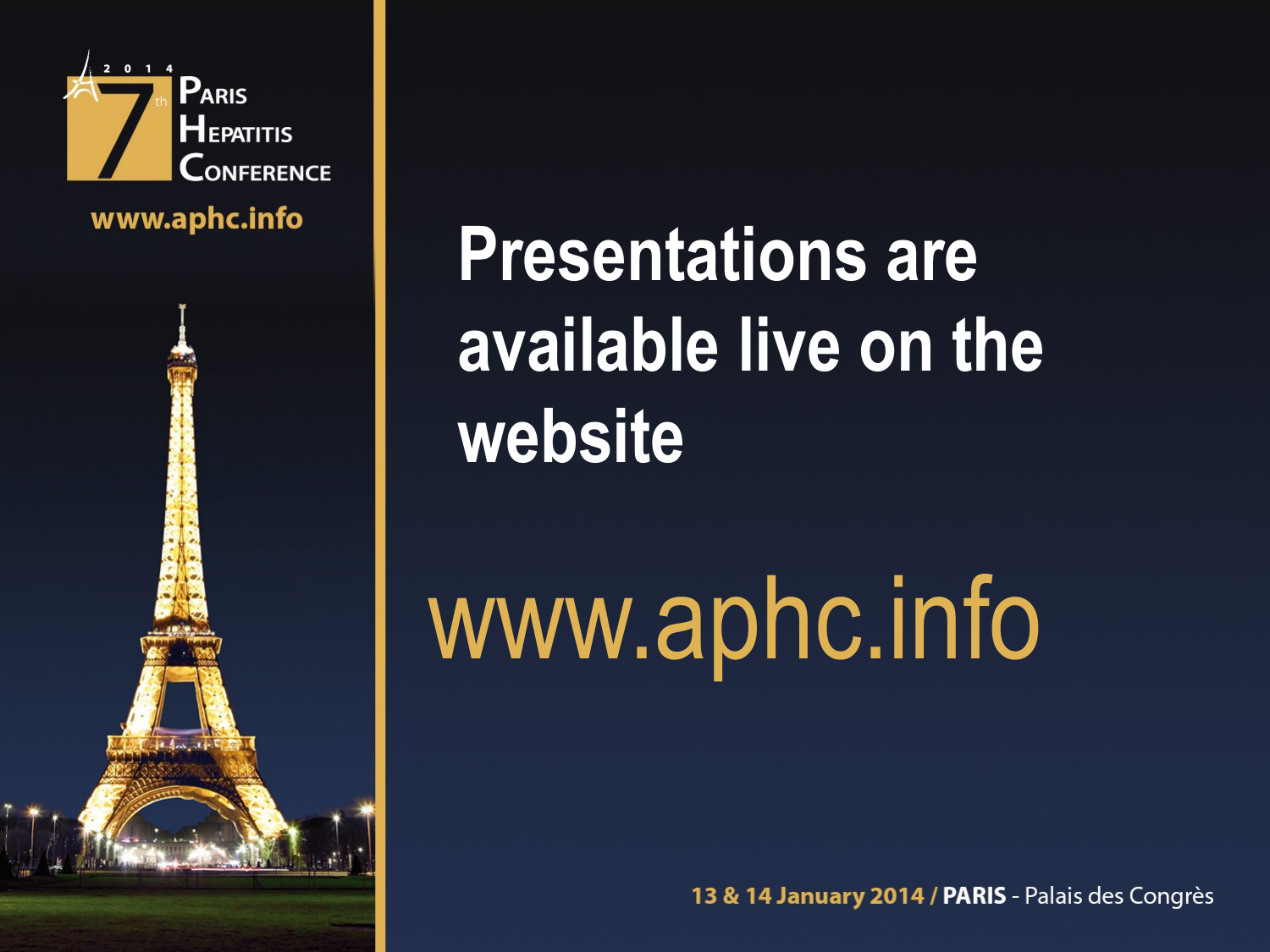### **HCV: a worldwide public health issue**



*WHO, 1999*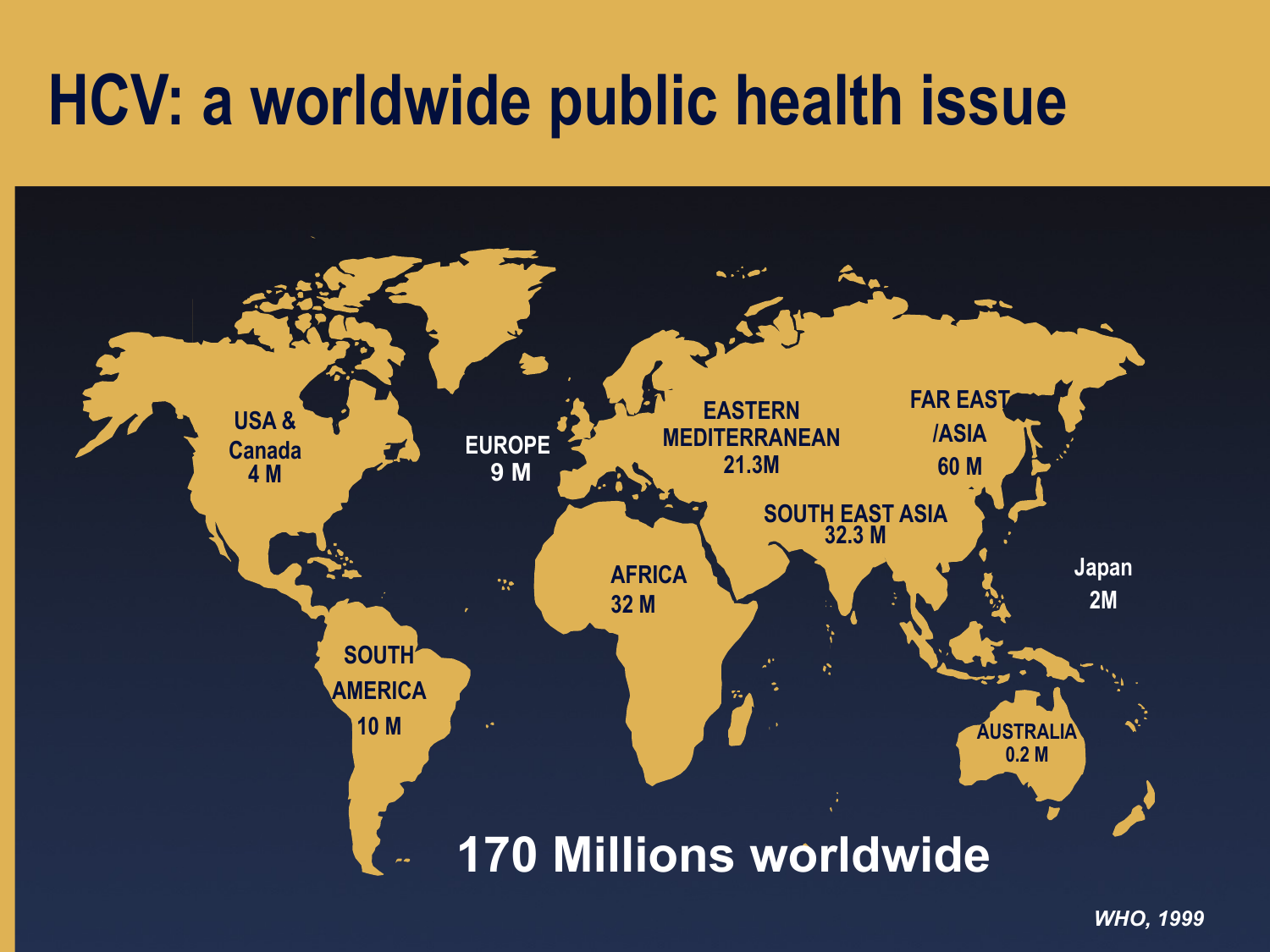# **Therapy of HCV: progress is accelerating**



*WHO, 1999*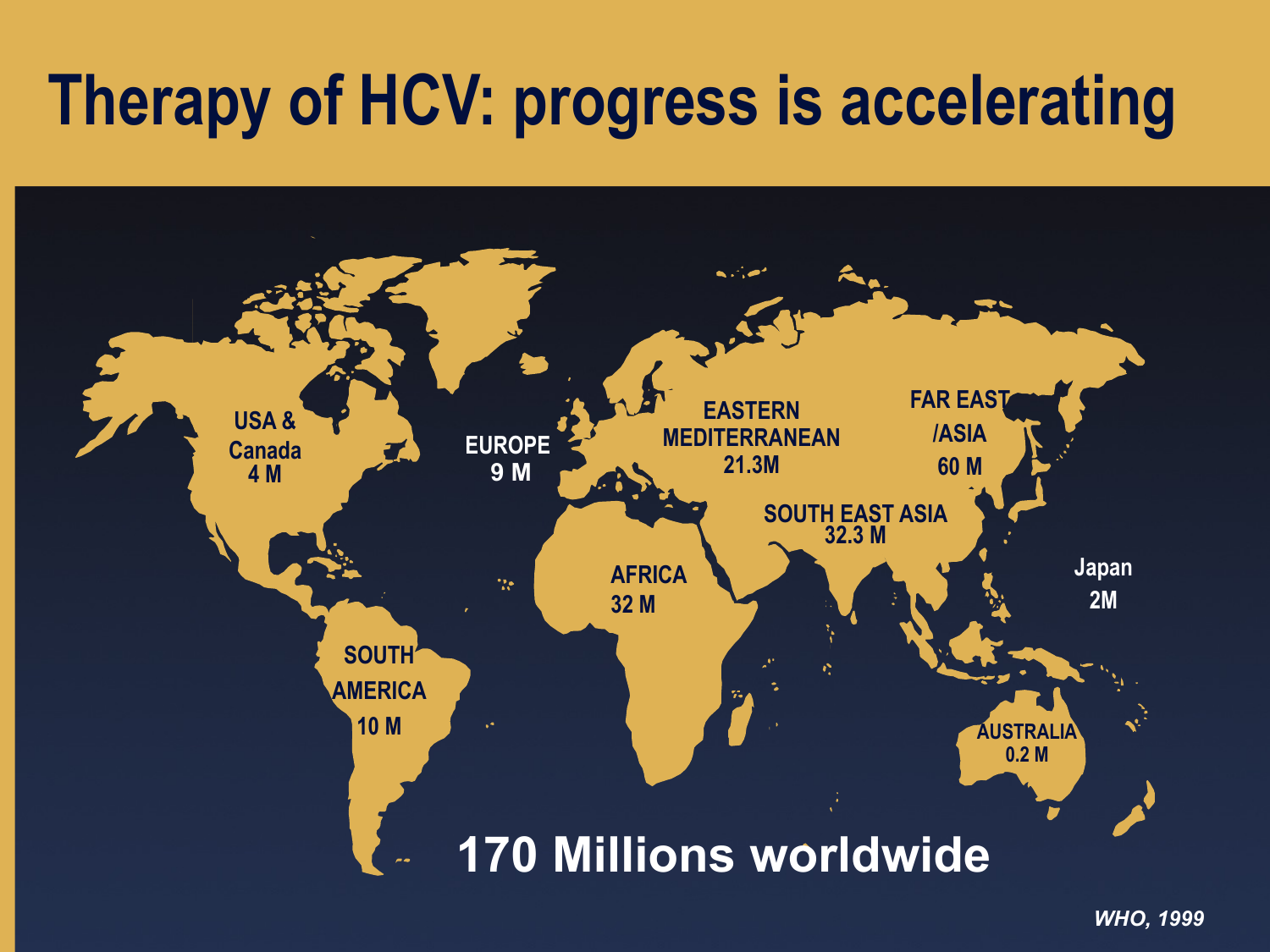# Where we are: The hope is becoming reality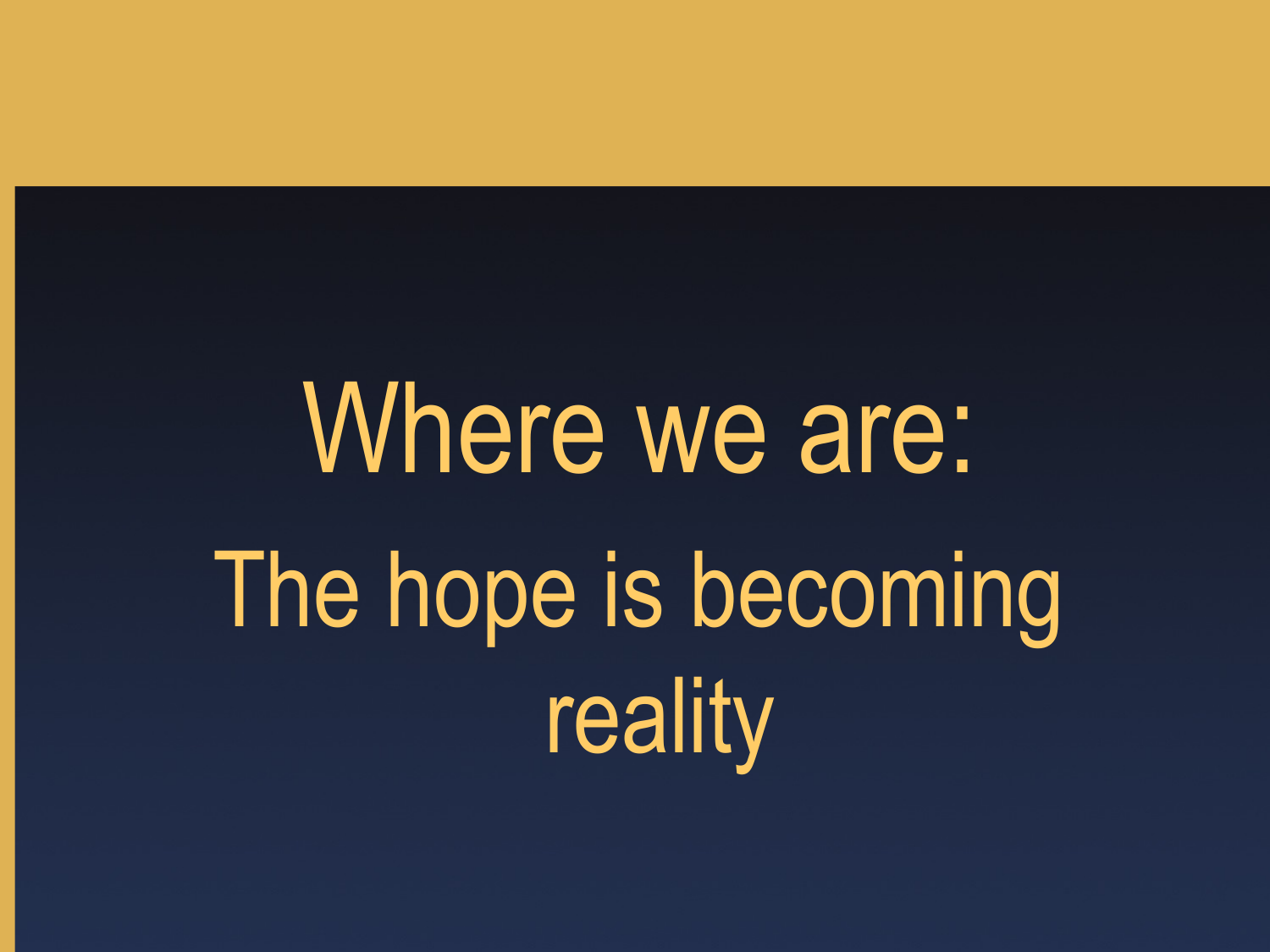### **Ideal Therapy**

- 100% efficacy
- IFN-free
- All oral
- Short duration
- No resistance
- Pan-genotypic
- Well tolerated and safe
- Low cost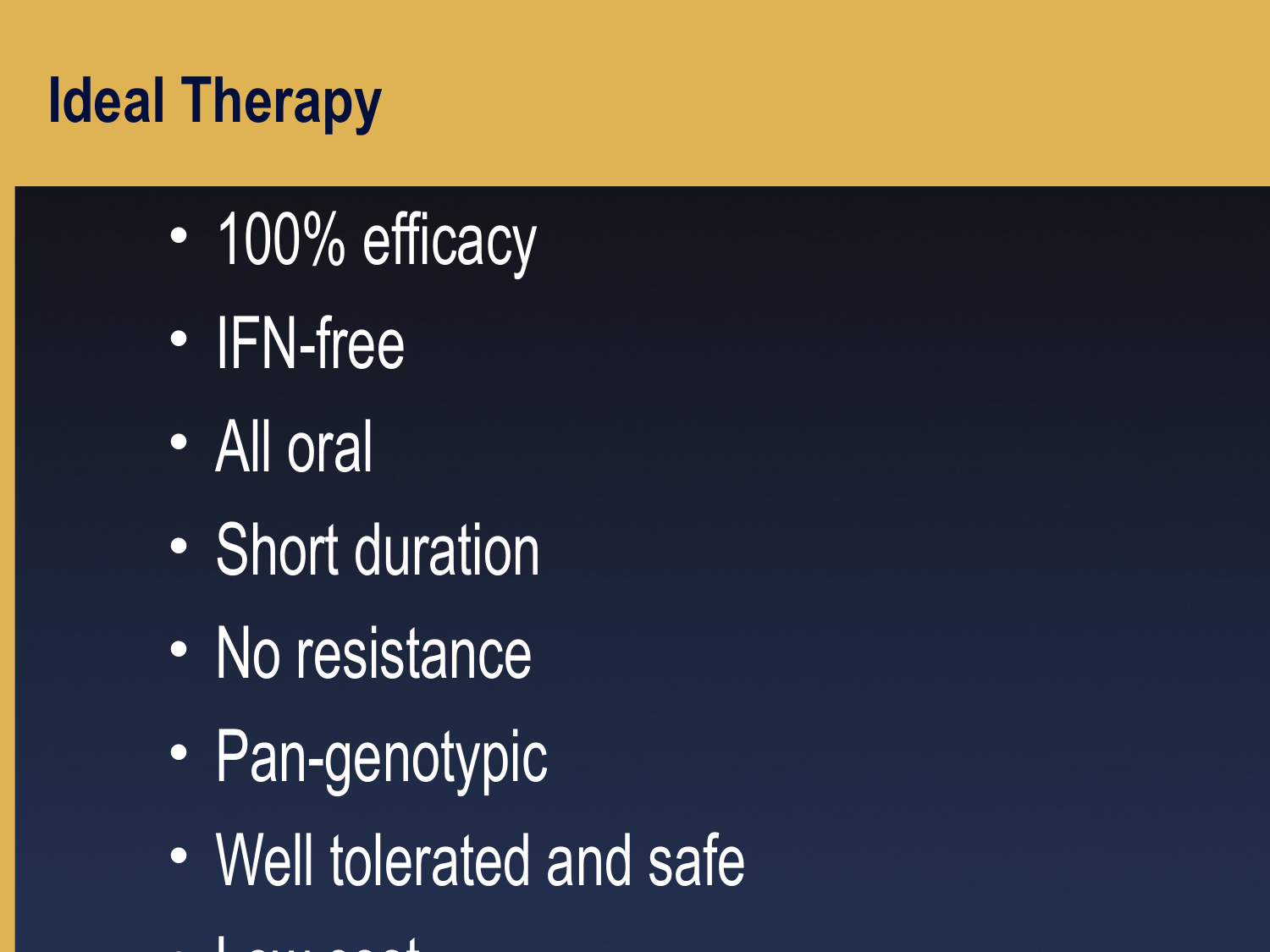# **The Proof of Concept**

100% efficacy All oral IFN-free Short duration No resistance Pan-genotypic Well tolerated and safe Low cost **? ?**